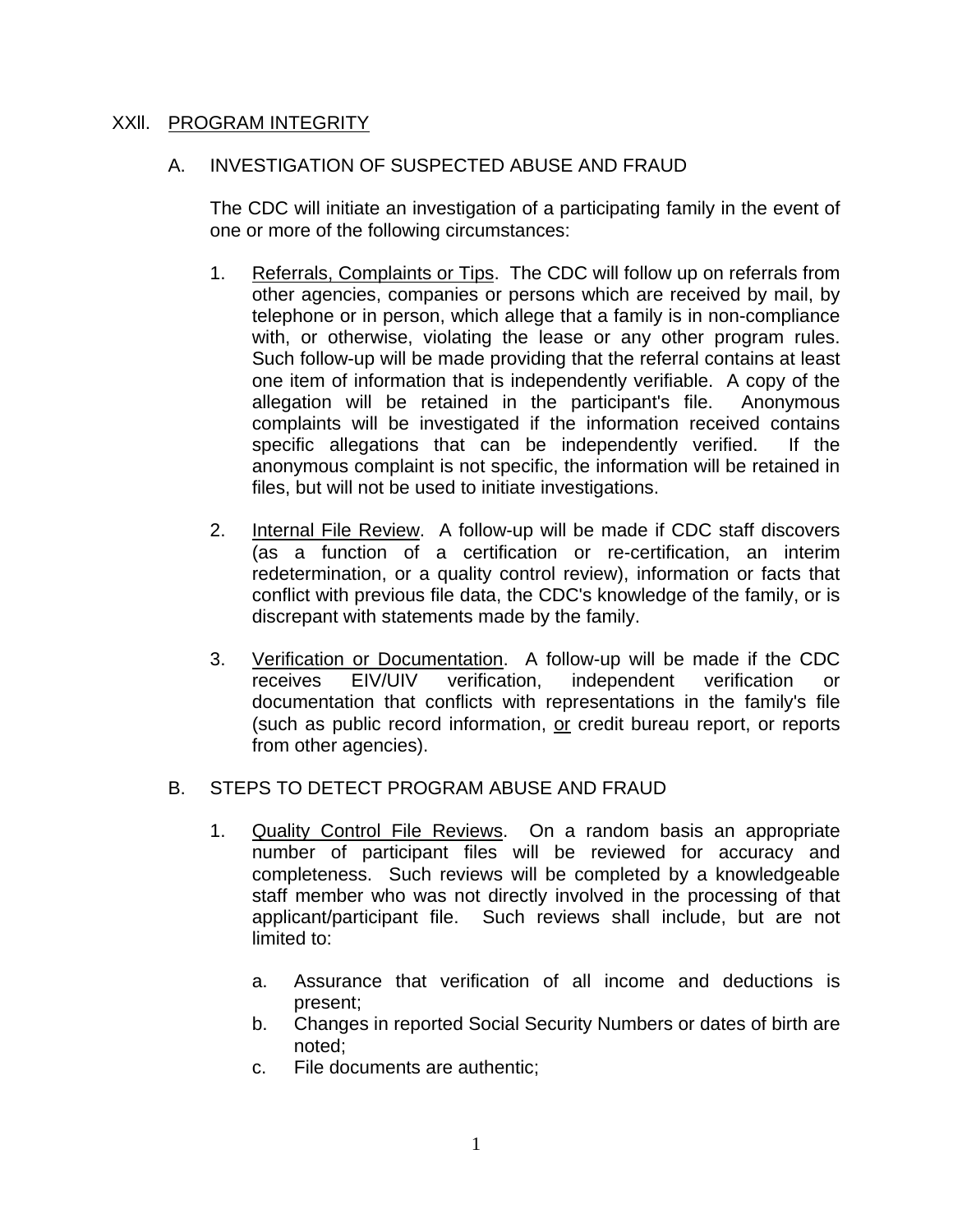- d. Ratio between reported income and expenditures is accurately computed; or
- e. Review of signatures is consistent with previously signed file documents.
- 2. The CDC staff (to include inspection personnel) will maintain high awareness of circumstances that may indicate program abuse or fraud, such as unauthorized persons residing in the household and indications of unreported income. The observations will be documented in the family's file.
- 3. Credit Bureau inquiries may be made (with proper authorization by the participant) in the following circumstances:
	- a. If at the time of the final eligibility determination the information provided by the applicant conflicts with information obtained through outside sources or third-party verifications.
	- b. When an allegation is received by the CDC wherein unreported income sources are disclosed.
	- c. When participant's expenditures exceed his/her reported income, and no plausible explanation is given.
- C. HANDLING OF ALLEGATIONS OF POSSIBLE ABUSE AND FRAUD

The CDC will review allegations that contain one or more independently verifiable facts.

- 1. An internal file review will be conducted to determine:
	- a. If the subject of the allegation is a Housing Choice Voucher participant and, if so, to determine if the information reported has been previously disclosed by the family.
	- b. It will then be determined if the CDC is the most appropriate authority to do a follow-up (more so than police or social service). Any file documentation of past behavior, as well as corroborating complaints, will be evaluated.
- 1. If at the conclusion of the preliminary file review, there is/are fact(s) contained in the allegation which conflict with file data, and the fact(s) are independently verifiable, the staff will initiate an investigation to determine if the allegation is true or false.
- D. INVESTIGATIONS OF ALLEGATIONS OF ABUSE AND FRAUD

If the CDC determines that an allegation or referral warrants follow-up, the staff person who is responsible for the file will conduct the investigation.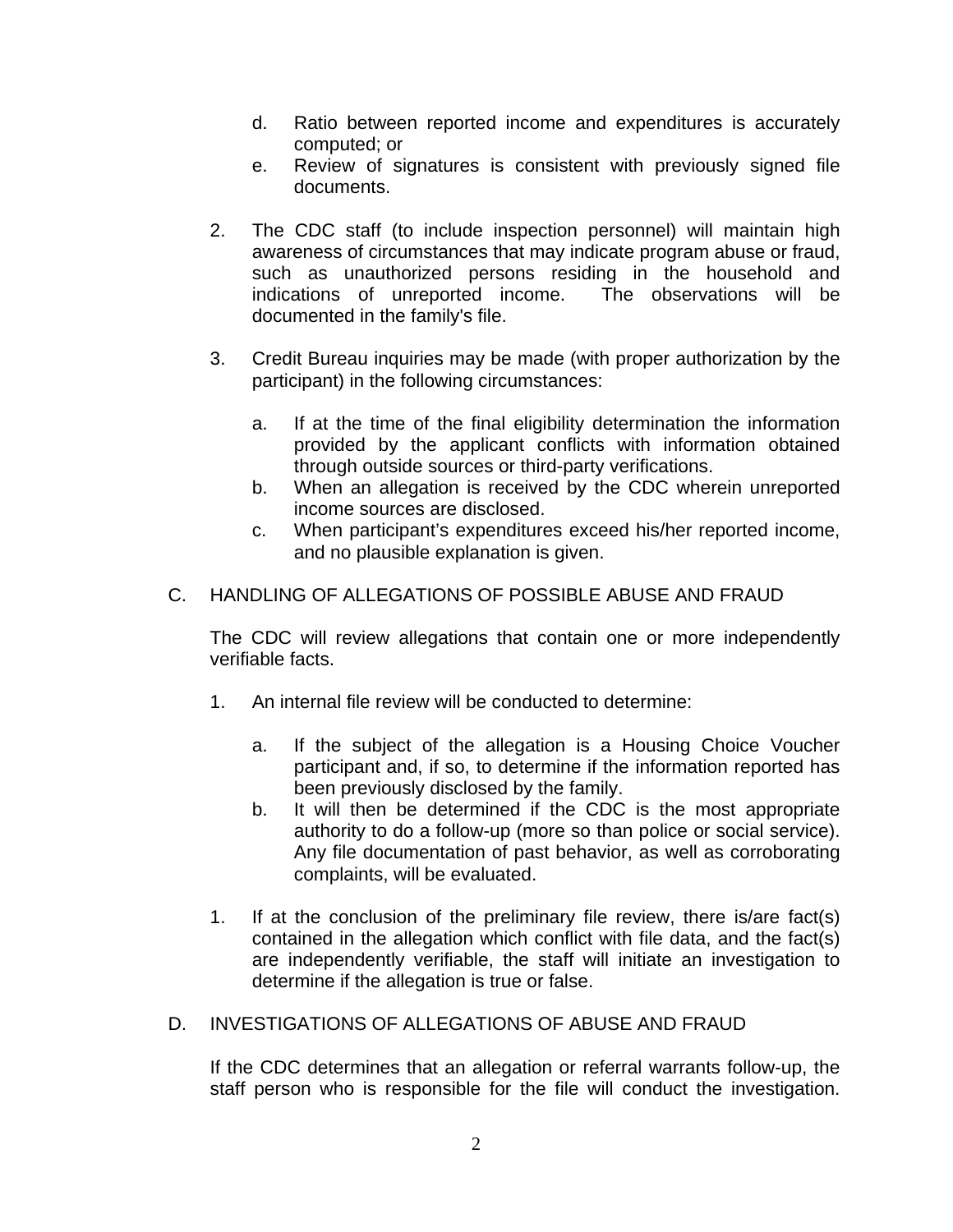The steps taken will depend upon the nature of the allegation and may include the items listed below. In all cases, the CDC will secure the written authorization from the resident for the release of information.

- 1. Credit Bureau Inquiries (CBI). In cases involving previously unreported income sources, a CBI may be made to determine if there is financial activity that conflicts with the reported income of the family.
- 2. Verification of Credit. In cases where the financial activity conflicts with file data, a Verification of Credit form may be mailed to the creditor in order to determine the unreported income source.
- 3. Employers and Ex-Employers. Employers or ex-employers may be contacted to verify wages that may have been previously undisclosed or misreported.
- 4. Neighbors/Witnesses. Neighbors and/or other witnesses may be interviewed if it is believed that they have direct or indirect knowledge of facts pertaining to the CDC's review.
- 5. Other Agencies. Investigators, caseworkers or representatives of other benefit agencies may be contacted.
- 6. Public Records. If relevant, the CDC will review public records kept in any jurisdictional courthouse. Examples of public records which may be checked are: real estate, marriage, and divorce, uniform commercial code financing statements, voter registration, judgments, court or police records, state wage records, utility records and postal records.
- 7. Interviews with Head of Household or Other Family Members. The CDC will discuss the allegation (or details thereof) with the head of household or family member by scheduling an appointment at the CDC office.

A high standard of courtesy and professionalism will be maintained by the CDC staff person who conducts such interviews. Under no circumstances will inflammatory language, accusations, or any unprofessional conduct or language be tolerated by the management. If possible, an additional staff person will attend such interviews.

## E. EVIDENCE AND STATEMENTS OBTAINED BY THE CDC

Documents and other evidence obtained by the CDC during the course of an investigation will be kept in the participant's file, or in a separate "work file."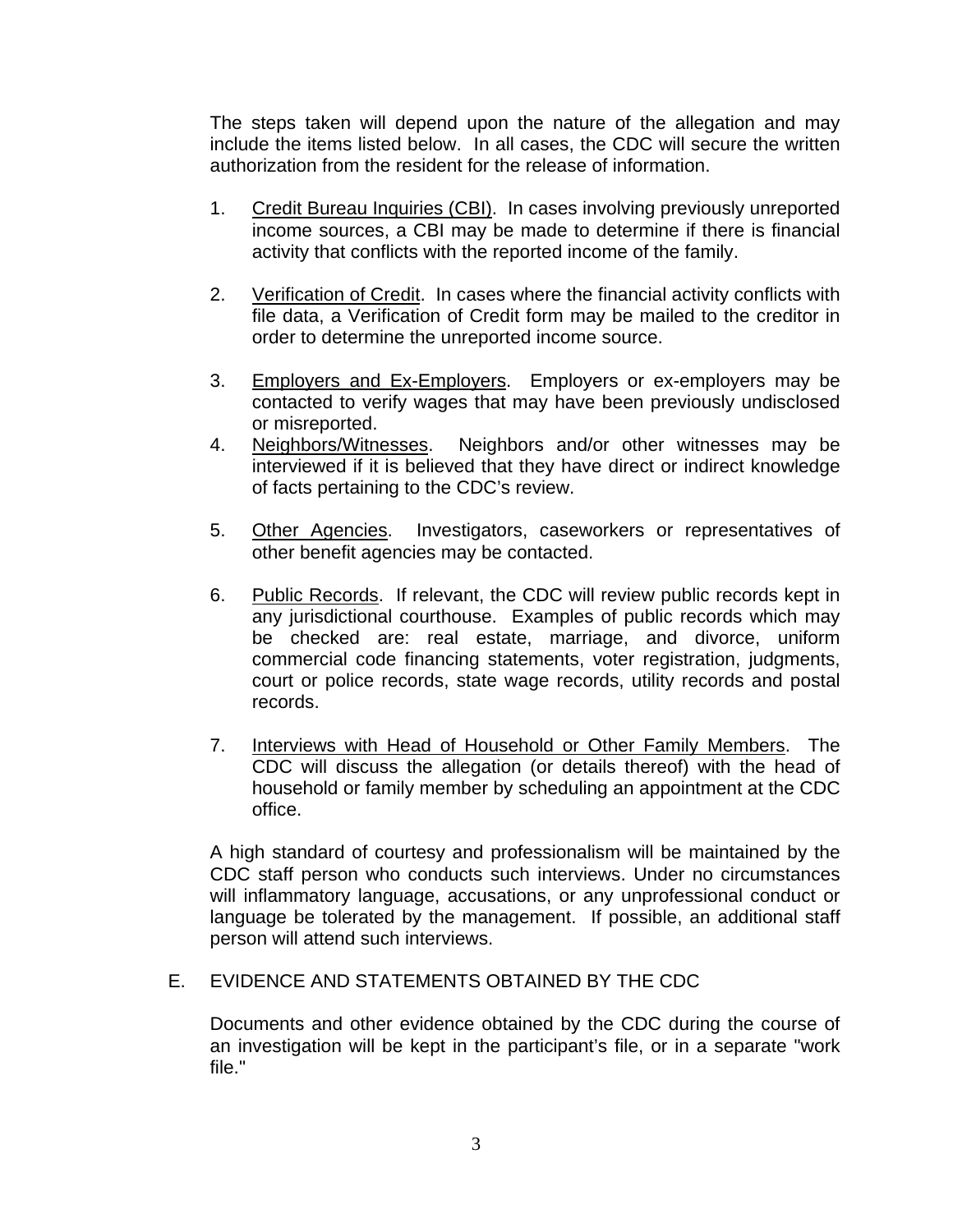# F. EVALUATION OF THE FINDINGS

If it is determined that a program violation has occurred, the CDC will review the facts to determine:

- 1. The type of violation (procedural, non-compliance, fraud);
- 2. Whether the violation was intentional or unintentional;
- 3. What amount of money (if any) is owed by the participant; and
- 4. If the family is eligible for continued participation.
- G. ACTION PROCEDURES FOR VIOLATIONS WHICH HAVE BEEN DOCUMENTED

Once a program violation has been documented, the CDC will propose the most appropriate remedy based upon the type and severity of the violation.

- 1. Procedural Non-Compliance. This category applies when the participant "fails to" observe a procedure or requirement of the CDC, but does not misrepresent a material fact, and there is no retroactive payments owed by the family.
	- a. Examples of Non-Compliance Violations are:
		- failure to appear at a pre-scheduled appointment;
		- failure to return verification in the time period specified by the CDC.
	- b. Warning Notice to the Family. In such cases, a notice will be sent to the family which contains the following:
		- a description of the non-compliance and the procedure, policy or obligation which was violated;
		- the date by which the violation must be corrected, or the procedure complied with;
		- the action which will be taken by the CDC if the procedure or obligation is not complied with by the date specified by the CDC;
		- the consequences of repeated (similar) violations.
- 2. Procedural Non-Compliance Retroactive Payments. When the family owes money to the CDC for failure to report changes in income or assets, the CDC will issue a Notification of Overpayment. This notice will contain the following:
	- a. A description of the violation and the date(s);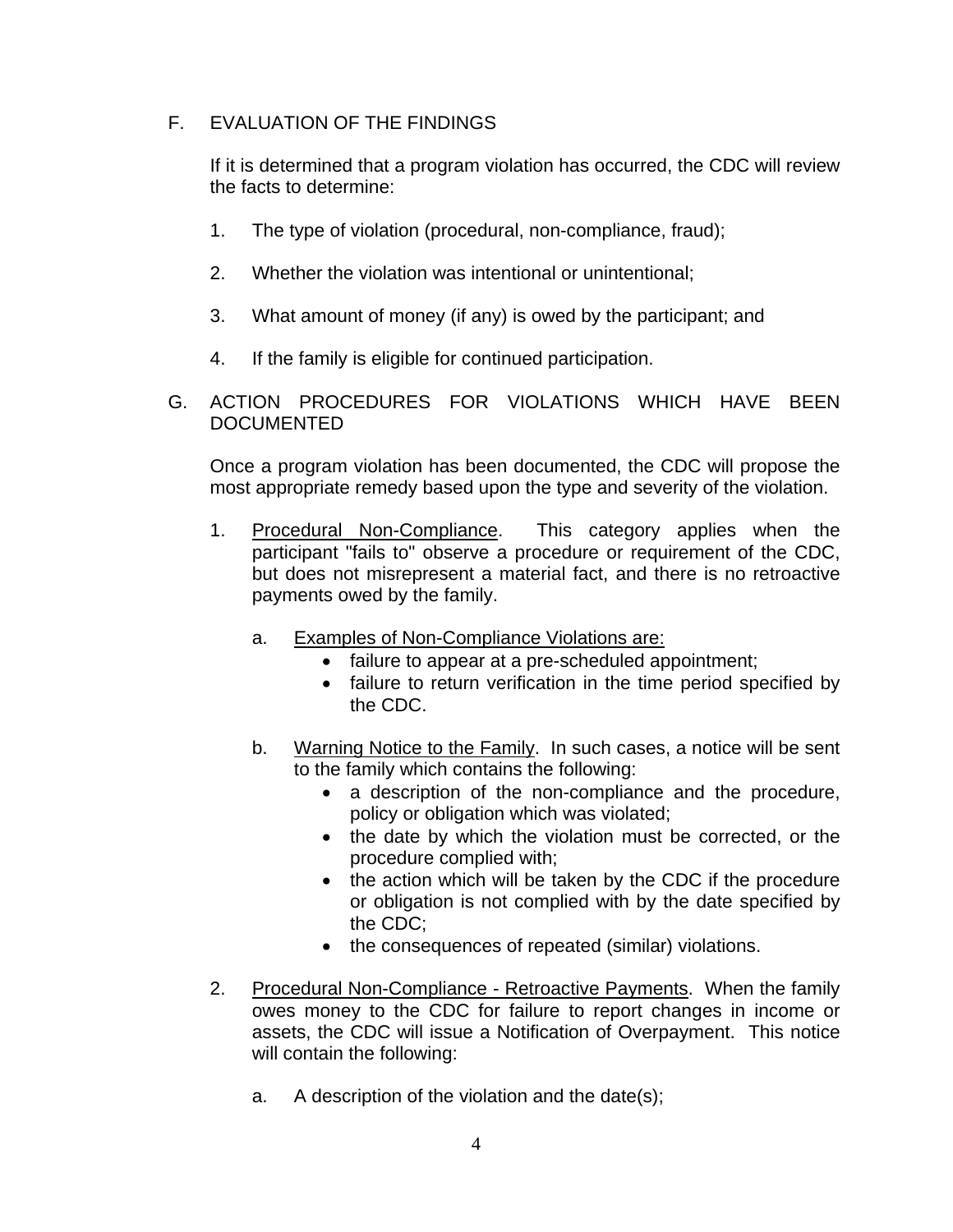- b. Any amounts owed to the CDC;
- c. A ten (10) business days response period; and
- d. The right to disagree and to request an informal hearing with instructions for the request of such hearing.
	- Participant Fails to Comply with CDC's Notice. If the participant fails to comply with CDC's notice, and a material provision of the lease has been violated, the CDC will initiate termination of tenancy.
	- Participant Complies with CDC's Notice. When a participant complies with the CDC's notice, the staff person responsible will meet with him/ her to discuss and explain the program provision that was violated. The staff person will complete a participant counseling report, give one copy to the family and retain a copy in the participant's file.

# H. MISREPRESENTATIONS

When a participant falsifies, misstates, omits, or otherwise, misrepresents a material fact which results (or would have resulted) in an underpayment of participant's share, the CDC will evaluate whether or not the participant had knowledge that his/her actions were wrong, and the participant willfully violated the lease or the law.

- 1. Knowledge that the action or inaction was wrong. This will be evaluated by determining if the participant was made aware of program requirements and prohibitions. The participant's signature on various certifications, briefing certificate, Personal Declaration and Things You Should Know are adequate to establish knowledge of wrong-doing.
- 2. The participant willfully violated the law. Any of the following circumstances will be considered adequate to demonstrate willful intent:
	- An admission by the participant of the misrepresentation;
	- The act was done repeatedly;
	- If a false name or Social Security Number was used;
	- If there were admissions to others of the illegal action or omission;
	- The participant omitted material facts which were known to him/her (e.g., employment of self or other household members);
	- The participant falsified, forged or altered documents; and
	- The participant uttered and certified to statements at a rent (re)determination, which were later independently verified to be false.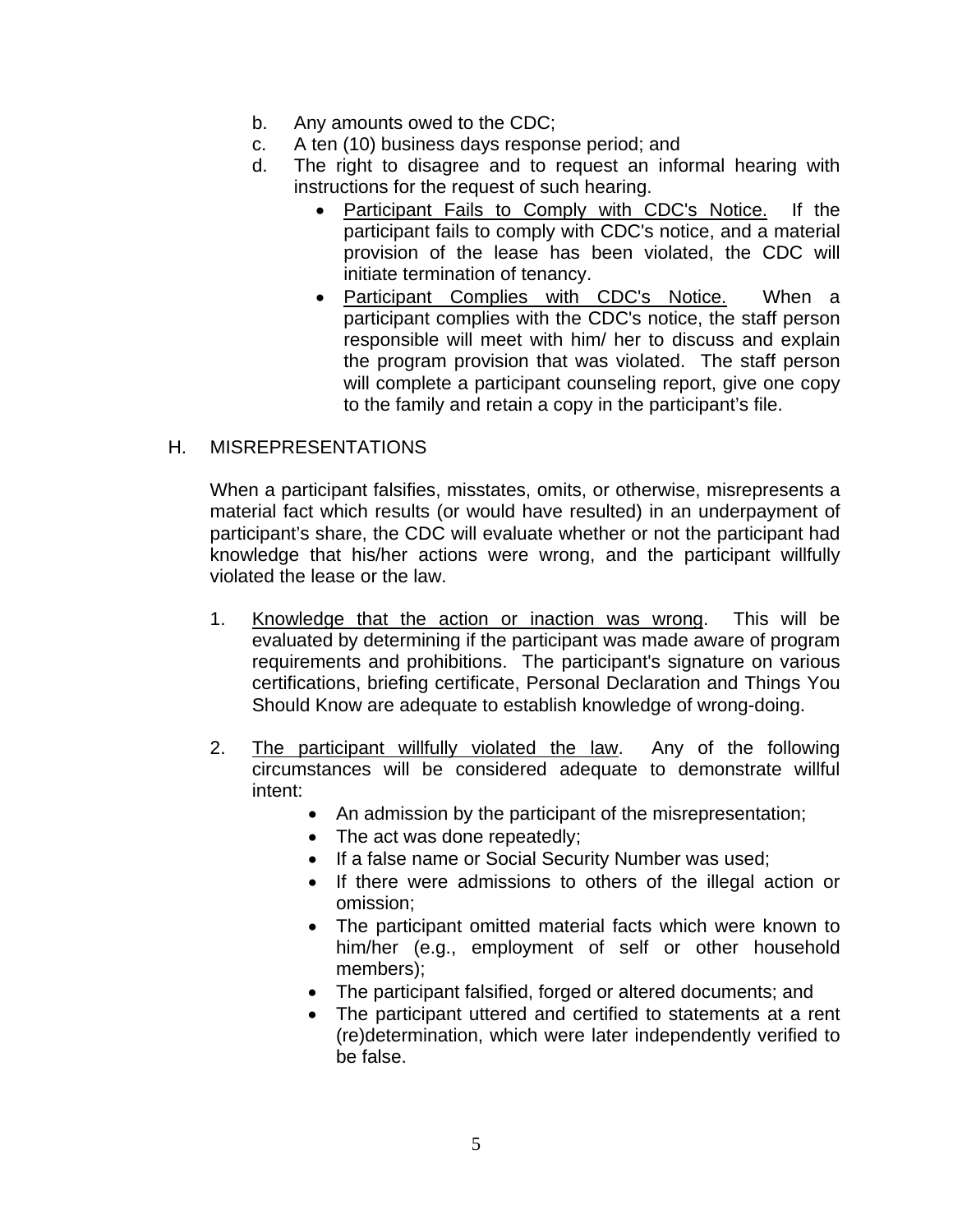### I. THE PARTICIPANT CONFERENCE FOR SERIOUS VIOLATIONS AND MISREPRESENTATIONS

When the CDC has established that material misrepresentation(s) has occurred, a Participant Conference will be scheduled with the family representative and the CDC staff person who is most knowledgeable about the circumstances of the case.

This conference will take place prior to any proposed action by the CDC. The purpose of such conference is to review the information and evidence obtained by the CDC with the participant, and to provide the participant an opportunity to explain any documented findings which conflict with representations in the participant's file. Any documents or mitigating circumstances presented by the participant will be taken into consideration by the CDC. The participant will be given five (5) business days to furnish any mitigating evidence.

A secondary purpose of the Participant Conference is to assist the CDC in determining the course of action most appropriate for the case. Prior to the final determination of the proposed actions, the CDC will consider:

- The duration of the violation and number of false statements:
- The participant's ability to understand the rules;
- The participant's willingness to cooperate and to accept responsibility for his/her actions regarding the amount of money involved;
- The participant's past history; and
- Whether or not criminal intent has been established.

#### J. DISPOSITION OF CASES INVOLVING MISREPRESENTATION

In all cases of misrepresentation involving efforts to recover monies owed, the CDC may pursue, depending upon its evaluation of the criteria stated above, one or more of the following actions:

- 1. Criminal Prosecution: If the CDC has established criminal intent, and the case meets the criteria for prosecution, the CDC will refer the case to the local State or District Attorney, notify HUD's Regional Inspector General for Investigations (RIGI), and terminate rental assistance.
- 2. Administrative Remedies: The CDC will terminate assistance and demand payment of restitution in-full.
- 3. CDC Legal Action: If restitution is not made within thirty (30) days and **\$** The or more dollars are owed to the CDC due to participant fraud, the CDC will seek restitution through legal judicial channels.